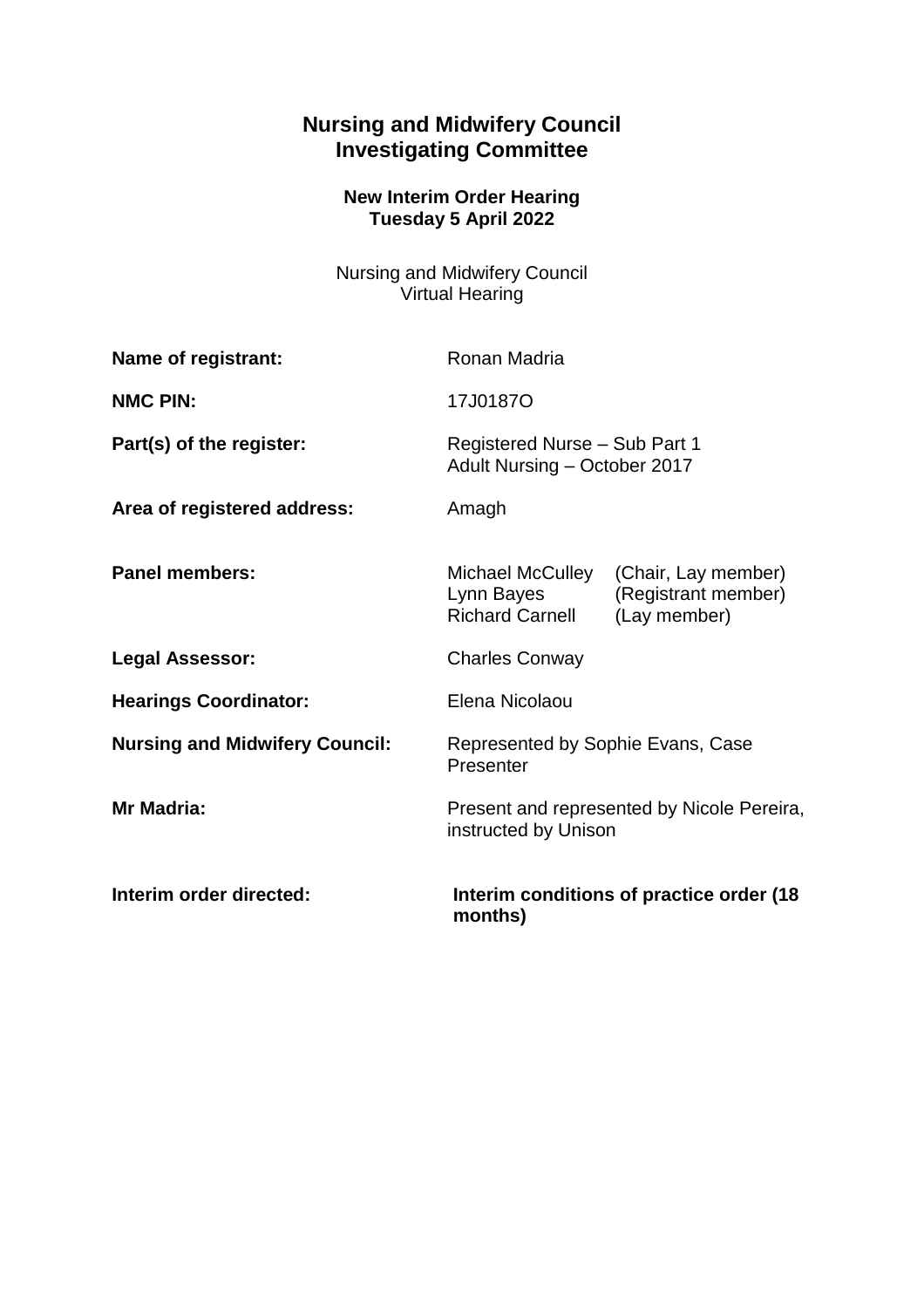## **Decision and reasons on interim order**

The panel decided to make an interim conditions of practice order for a period of 18 months.

The panel has determined that the following conditions are proportionate and appropriate:

For the purposes of these conditions, 'employment' and 'work' mean any paid or unpaid post in a nursing, midwifery or nursing associate role. Also, 'course of study' and 'course' mean any course of educational study connected to nursing, midwifery or nursing associates.

- 1. You must limit your practice to one substantive employer, this must not be an agency.
- 2. You must not be the nurse in charge of a shift.
- 3. You must not administer or manage medication without direct supervision until you have been assessed as competent to do so. You must provide evidence of this assessment to your NMC case officer.
- 4. You must ensure that you are supervised any time you are working. Your supervision must consist of working at all times on the same shift as, but not always directly observed by, another registered nurse in relation to escalating concerns when required.
- 5. You must meet fortnightly with your line manager, mentor or supervisor to discuss your conduct and performance in the workplace, medications administration and compliance with these conditions.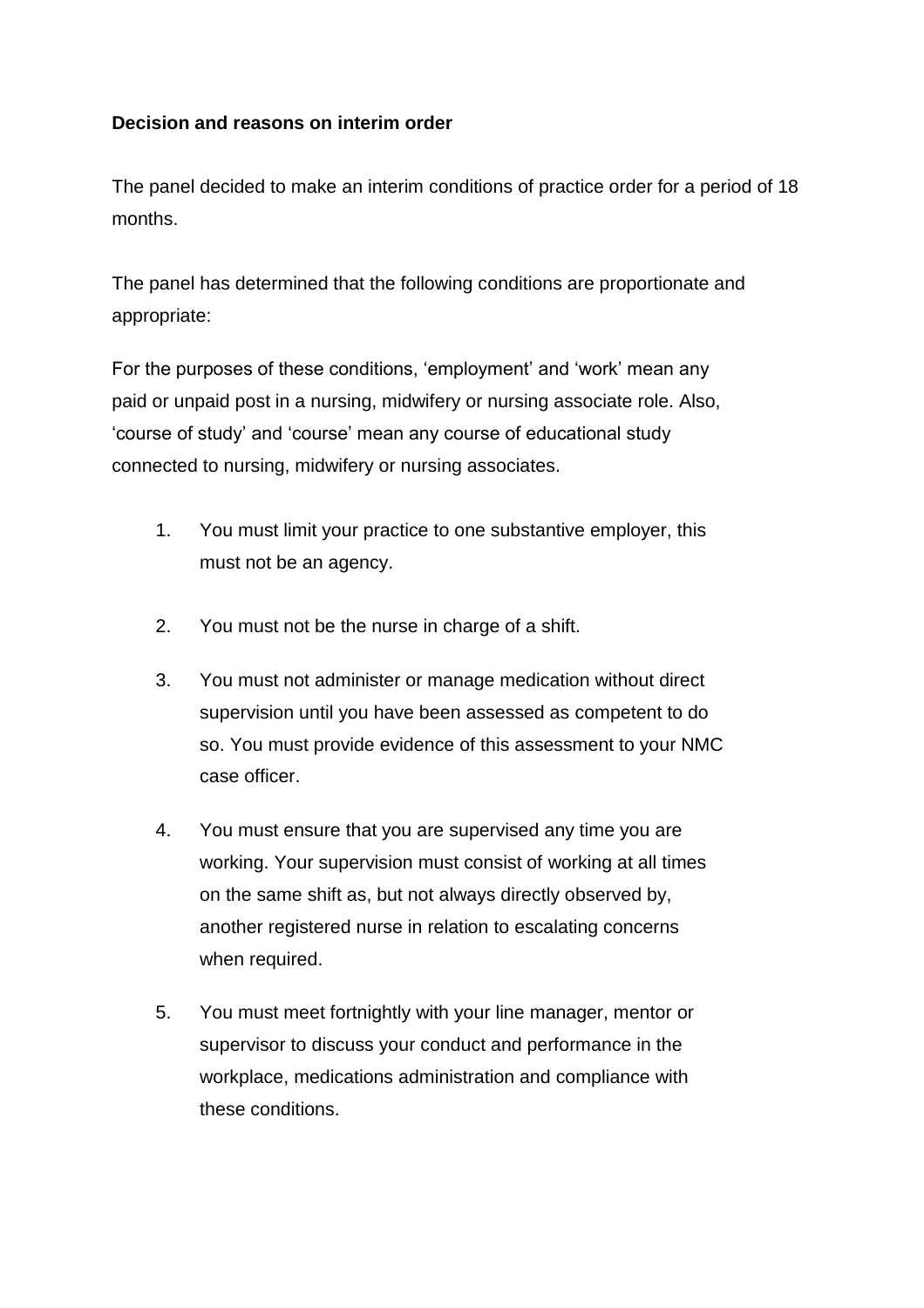- 6. You must provide a report from your line manager, mentor or supervisor, detailing your progress on the areas as mentioned above in condition 5. This should be provided to your Case Officer prior to any NMC review meeting or hearing.
- 7. You must keep the NMC informed about anywhere you are working by:
	- a) Telling your case officer within seven days of accepting or leaving any employment.
	- b) Giving your case officer your employer's contact details.
- 8. You must keep the NMC informed about anywhere you are studying by:
	- a) Telling your case officer within seven days of accepting any course of study.
	- b) Giving your case officer the name and contact details of the organisation offering that course of study.
- 9. You must immediately give a copy of these conditions to:
	- a) Any organisation or person you work for.
	- b) Any employers you apply to for work (at the time of application).
	- c) Any establishment you apply to (at the time of application), or with which you are already enrolled, for a course of study.
- 10. You must tell your case officer, within seven days of your becoming aware of:
	- a) Any clinical incident you are involved in.
	- b) Any investigation started against you.
	- c) Any disciplinary proceedings taken against you.